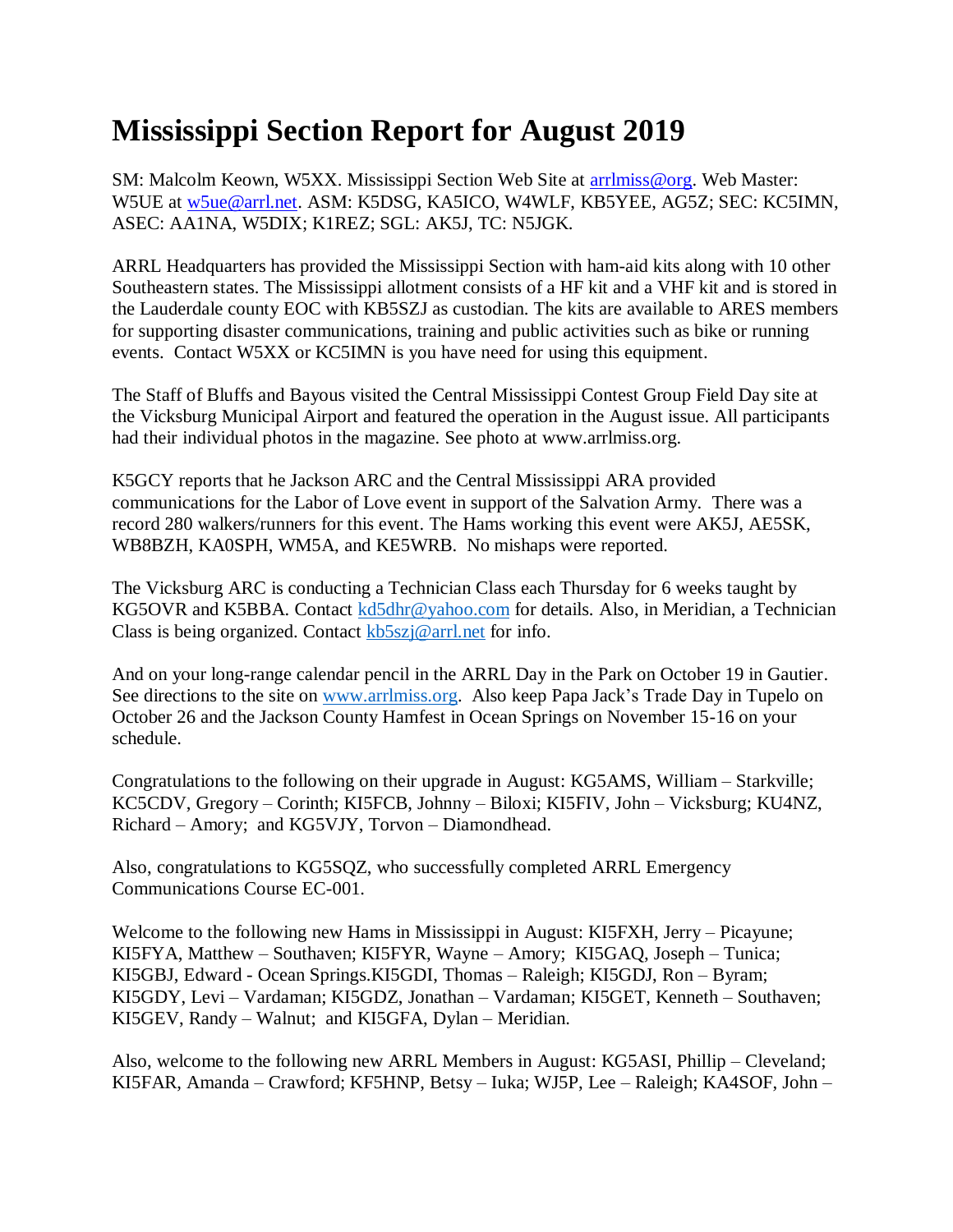Southaven; AE6US, Seth – Sardis; KG5SEO, Sarah – Hamilton; KB5VML, Chris – Iuka; KA1WPL, James – Picayune; and ND7X, Edward – Kilmichael.

As of August 31, ARRL Membership in Mississippi was 975. Up 2 from last month!

Also welcome to KG5WJM as EC for Jasper County,

SEC/DEC Reports for August 2019: KC5IMN (SEC), KC5IIW (EC MS), AD5PO (NE MS), N5ZNT (SW MS), and KB0ZTX (NW MS),

EC Reports for August 2019: KE5BSB (Itawamba), WB5CON (Alcorn), AE5FK (Walthall), AG5GN (Lamar), KA5ICO (Chickasaw), KC5IIW (Scott), KF5IMA (Lafayette), N5KDA (Adams), AD7KJ (Franklin), AF5NG (Marion), KD5NDU (AEC) (Yalobusha), AD5PO (Tishomingo), AA5SG (Jones/Wayne), AE5SK (AEC)(Copiah, Hinds, Madison, Rankin), KB5SZJ (Lauderdale), WA5TEF (Lee), KF5TEX (Forrest), KG5WJM (Jasper), W4WLF (Harrison), KF5WVJ (DeSoto), N5ZNT (Lincoln/Wilkinson), KB5ZEA (Attala), and KB0ZTX (Marshall).

Club Newsletter/Reports (Editor): the Meridian ARC Spark Gap (W5MAV)

HF Net Reports

Hattiesburg ARC 10M Net 4/40/0 (KD5XG)

K5TAL American Legion Net 4/55/0 (KA5DON)

Magnolia Section Net 30/968/1 (KA5ICO)

MS Baptist Hams Net 4/19/0 (WF5F)

MSPN 31/2412/27 (W5JGW)

VHF Net Reports - sessions/QNI/QTC (Net Manager)

Adams County ARES 5/37/0 (N5KDA)

Attala County ARES 4/20/0 (KB5ZEA)

Capital Area Emergency Net 4/47/0 (K5XU)

DeSoto County Training and Information Net 5/106/0 (KF5WVJ) One Skywarn Net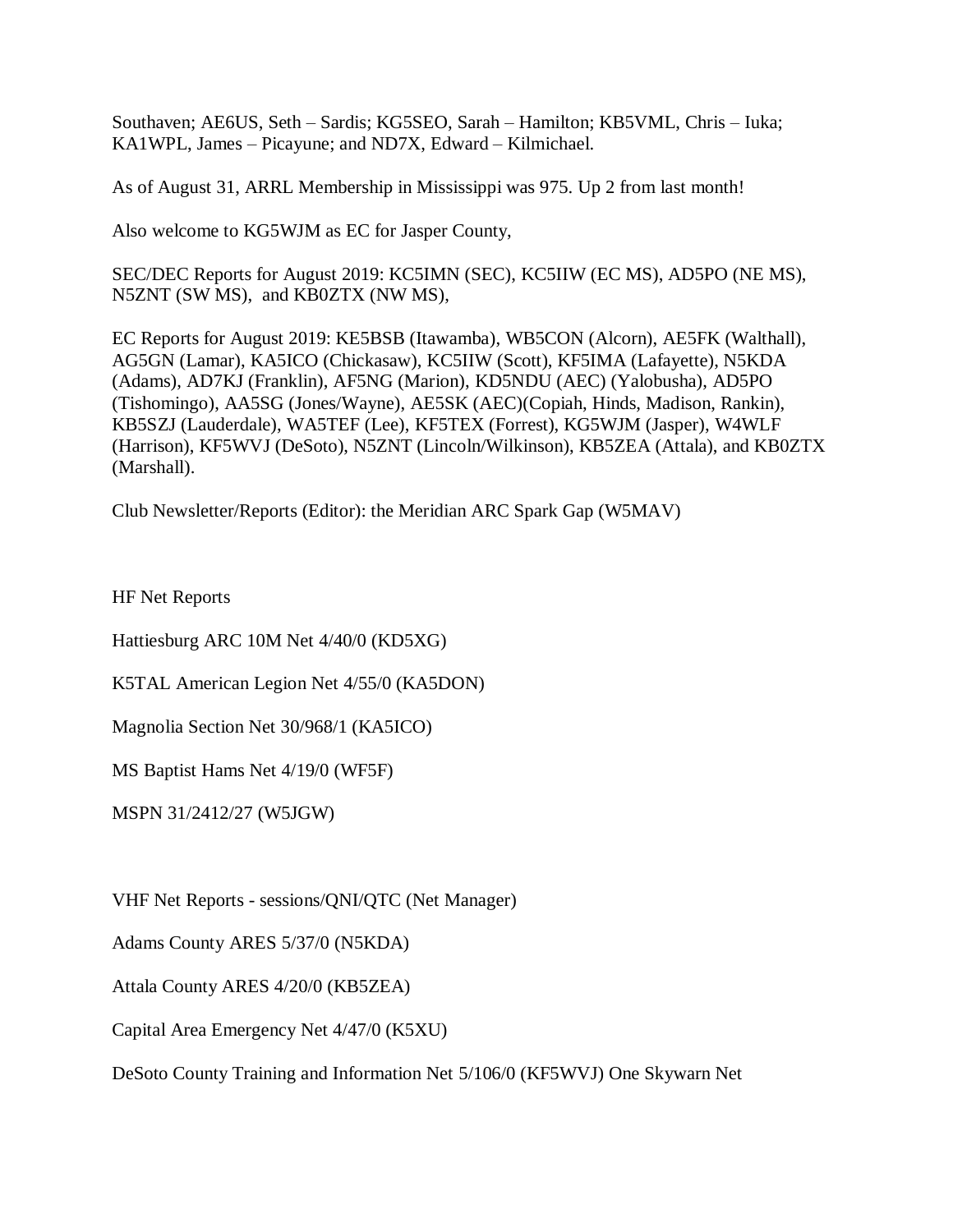Forrest/Perry Counties ARES 2/23/0 (KF7TEX)

Hattiesburg ARC 2M Net 4/73/4 (KD5XG)

Hattiesburg 2M Simplex Net 1/12/0 (KD5XG)

Itawamba County ARES 1/8/0 (KE5BSB)

Jackson ARC Emergency Net 3/26/0 (K5XU)

K5TAL American Legion Net 4/26/0 (KA5DON)

Lamar County ARES 2/23/0 (AG5GN)

Lowndes County ARES 4/58/0 (KF5AZ)

Marion County ARES Net 4/22/0 (AF5NG) One emergency operation.

Marshall County ARES 4/4/0 (KB0ZTX)

Mississippi Coast ARES, Weather, and Tech Net 5/86/0 (W4WLF and K5CRJ)

Meridian Area Emergency Net 5/58/0 (KB5SZJ and KF5ETN)

Metro Jackson ARES Net 2/17/0 (AE5SK)

MSU ARC 4/143/0 (N5OMK)

Northeast Mississippi Skywarn Net 5/37/0 (WA5TEF)

Open Quad Net 4/51/0 (KA5DON)

Scott County ARES Training Net 5/49/0 (KC5IIW)

Southwest MS ARES Team 5/15/0 (N5ZNT) Two Skywarn Operations

Sundancer Solar ARES Net 5/76/0 (KA5ICO)

Tishomingo County ARES 5/44/0 (AD5PO)

University of Mississippi ARC VHF Net 3/36/0 (KF5IMA)

Vicksburg ARC MLEN Net 5/135/0 (KD5DHR)

Vicksburg ARC UHF Net 1/11/0 (KD5DHR)